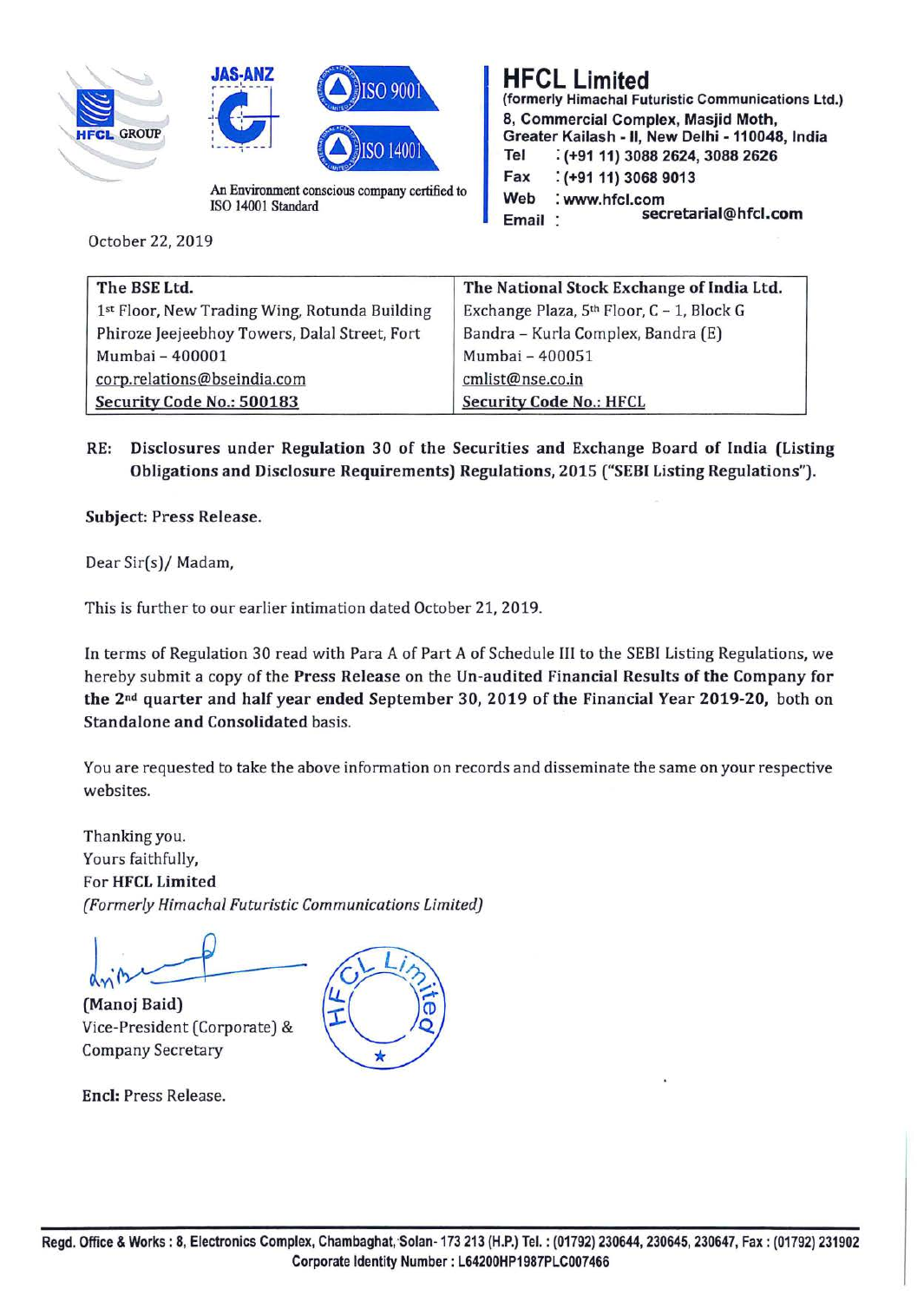





ISO 14001 Standard

# HFCL Limited

(formerly Himachal Futuristic Communications Ltd.) 8, Commercial Complex, Masjid **Moth,**  Greater Kailash - II. New Delhi - 110048, India Tel : (+91 11) 3088 2624, 3088 2626 Fax : (+9111) 3068 9013 **Web** : www.hfcl.com

Email **secretarial@hfcl.com**

### Press Release For immediate release

## HFCL delivers another quarter of improved Margins and Profits

- **EBIDTA grew by 47% to={ 141 Crs, EBIDTA margin grew from 7.9% to 14.4%**
- **PBT grew by 45% to ₹103 Crs, PBT margin grew from 5.8% to 10.5%**
- **PAT grew by 32% to ₹ 66 Crs, PAT margin grew from 4.1%to 6.7%**

**New Delhi, 22.10.2019:** HFCL Limited, formerly known as Himachal Futuristic Communications Limited, (BSE:500183, NSE:HFCL), India's leading telecom infrastructure developer, system integrator and manufacturer of high-end telecom equipment and optical fibre cables announced its results for the second quarter and half year ended 30<sup>th</sup> September, 2019.

For the second quarter of Financial Year 2019-20, the Company reported consolidated revenue of ₹ 983 Crs (-19%), EBIDTA - ₹ 141 Crs (+47%), PBT ₹ 103 Crs (+45%), Tax 37 Crs (+76%) and PAT - ={ 66 Crs (+32%).

For the half year ended, the Company reported consolidated revenue of  $\bar{\tau}$  2,330 Crs (+1%), EBIDTA - ₹ 335 Crs (+75%), PBT ₹ 260 Crs (+81%), Tax 77 Crs (+64%) and PAT - ₹ 183 Crs (+89%).

On standalone basis, the Company reported a quarterly revenue of  $\bar{\tau}$  927 Crs (-19%), EBIDTA of ₹131 Crs (+58%), PBT of ₹101 Crs (+66%), Tax of ₹38 Crs (+81%) and PAT of ₹ 63 Crs (+58%).

For the half year ended on standalone basis, the Company achieved revenue of  $\bar{\tau}$  2,131 Crs (-2%), EBIDTA of ₹ 295 Crs (+72%), PBT of ₹ 237 Crs (+81%), Tax of ₹ 84 Crs (+79%) and PAT of ₹153 Crs (+82%).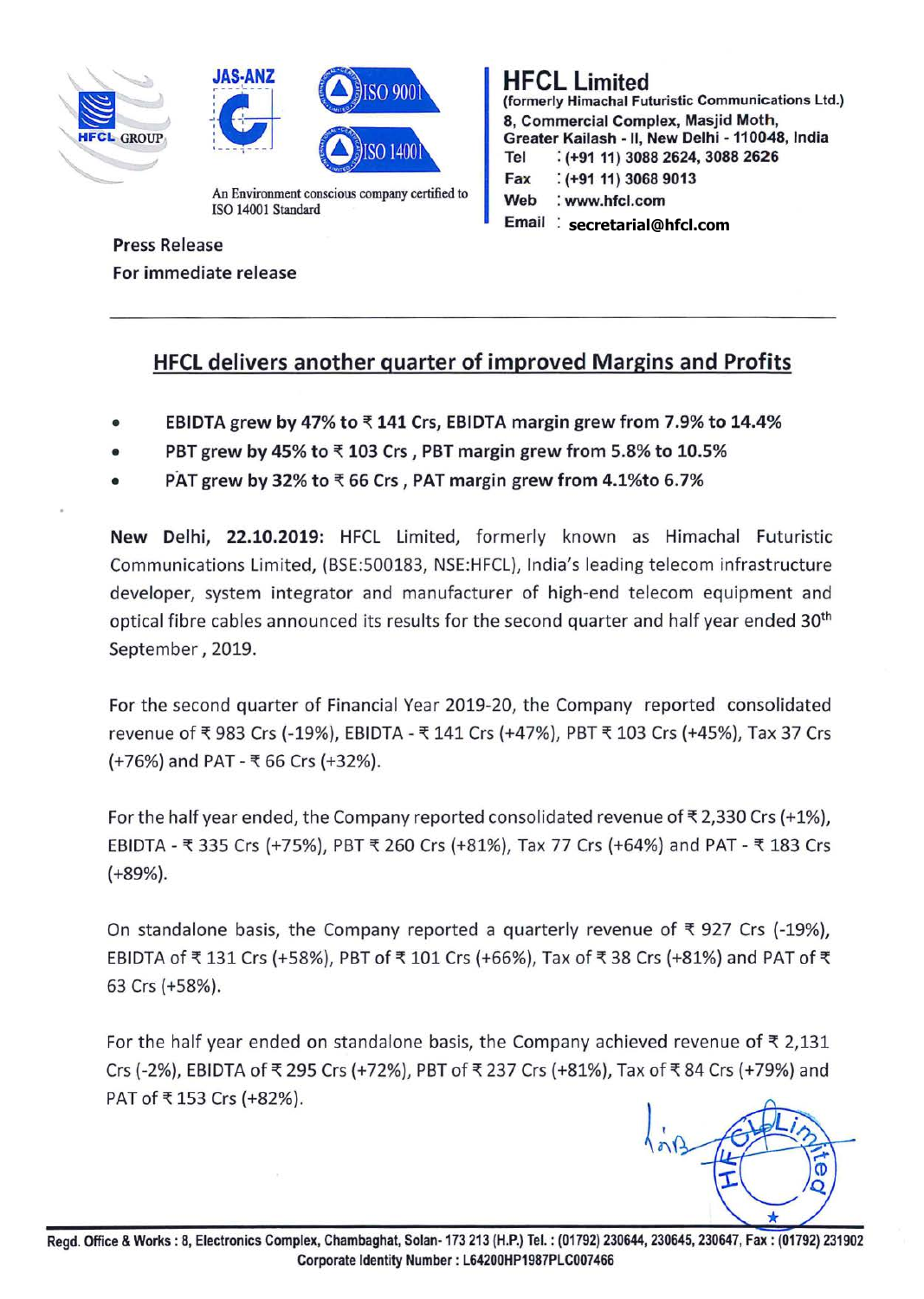





ISO 14001 Standard

### **HFCL Limited**

**(formerly Himachal Futuristic Communications Ltd.) 8, Commercial Complex, Masjid Moth, Greater Kailash** - II, **New Delhi** - **110048, India Tel** : **(+9111) 3088 2624, 3088 2626 Fax** : **(+91 11) 3068 9013 Web** : **www.hfcl.com Email secretarial@hfcl.com**

Commenting on the performance, Mr. Mahendra Nahata, the Managing Director said, " the Company has delivered yet another quarter of increased profit and margin. Our sustained all round efforts towards margin improvement yielded good results. We continue to improve our product and EPC contract mix with enhanced contribution and higher margin. Margin improvement was also aided by various operational measures aimed at improved efficiency, cost control and speedy project execution. We have been able to better our profits both in terms of absolute amount and margins in current year. New products under development and higher O&M revenues shall result into better sustainable margins for the Company."

### **Other Updates**

### **'10' brand of Wi-Fi products**

The Company continues to focus on R&D initiatives for development of new products and technologies. It has recently launched its 10 Networks WiFi Products & Solutions which will takes it forward as a technology enterprise. The launch of '10' suite of WiFi products and solutions marks a new beginning for the Company's technology indigenisation drive. These have been completely developed in-house and IPR rests with the Company. The overwhelming response that '10' range has received augurs well for future revenue and margin growth, besides boosting confidence and accelerating momentum of new product & technology development and IPR creation efforts.

#### **Defence Communication Network**

The Company received its largest ever single purchase order worth $\bar{\tau}$  2,467 Crs for setting up of the converged nationwide IP-MPLS backbone and access network for indian army under the Network for Spectrum Program of the Government of India. The project is to be completed within 18 months from the date of award of the project. Revenue contribution from this prestigious project shall start from the fourth quarter of FY20. The Project has an additional Operations & Maintenance component of  $\bar{x}$  862 Crs which shall be realised over a period of 7 years after 3 years of warranty period. The combined value of the Project, therefore, stands at ₹ 3,329 Crs.